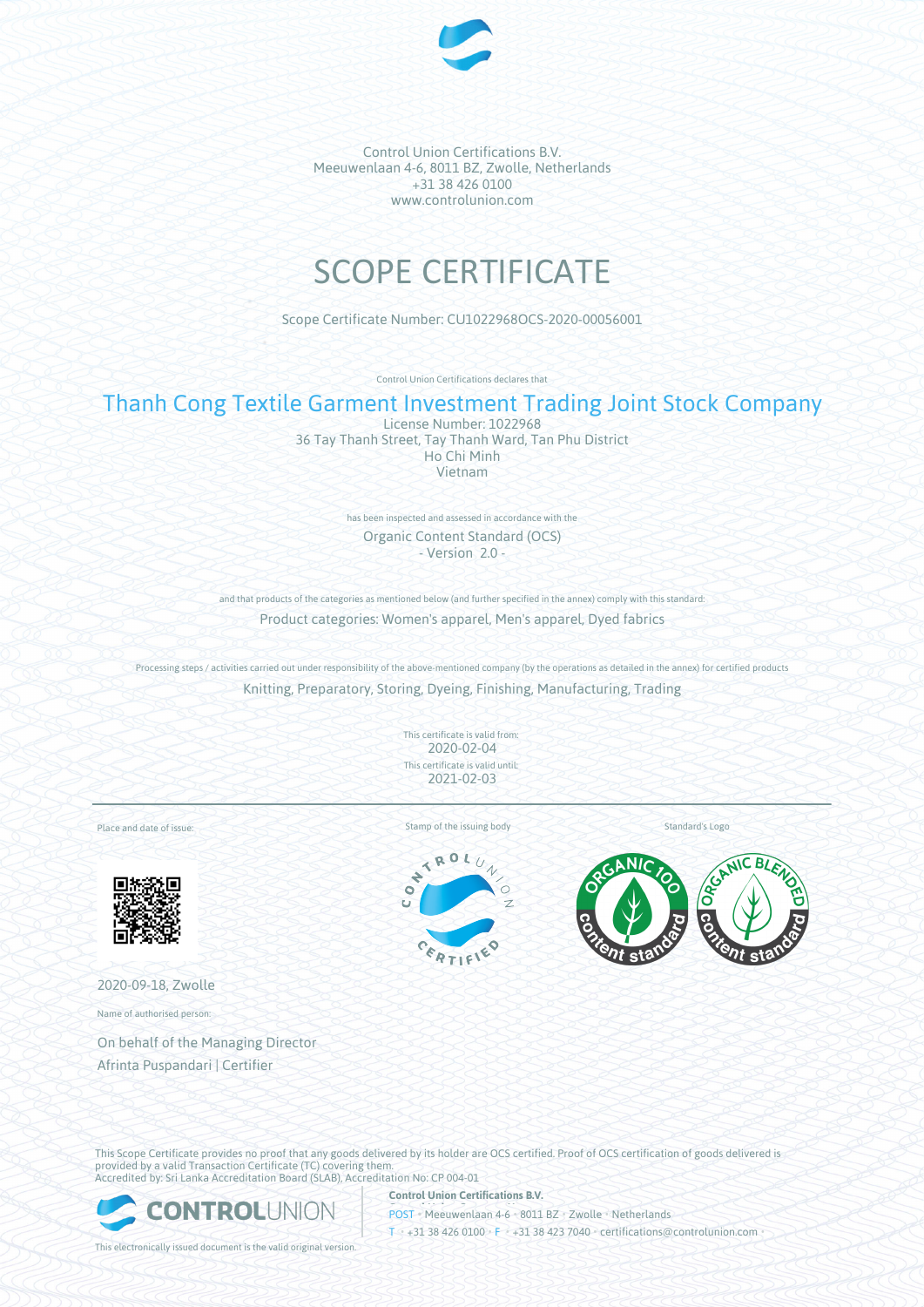

**Thanh Cong Textile Garment Investment Trading Joint Stock Company Organic Content Standard (OCS)**

Products Annex to certificate no. CU1022968OCS-2020-00056001 In specific the certificate covers the following products:

| <b>Product category</b> | <b>Product details</b> | <b>Material composition</b>                                                       | <b>Label grade</b> |
|-------------------------|------------------------|-----------------------------------------------------------------------------------|--------------------|
| Dyed fabrics            | <b>Knitted fabrics</b> | 90.0% Organic Cotton<br>10.0% Conventional Cotton                                 | <b>OCS Blended</b> |
| Dyed fabrics            | Knitted fabrics        | 90.0% Organic Cotton<br>10.0% Conventional Elastane (Spandex)                     | <b>OCS Blended</b> |
| Dyed fabrics            | Knitted fabrics        | 100.0% Organic Cotton                                                             | <b>OCS 100</b>     |
| Dyed fabrics            | Knitted fabrics        | 100.0% Organic Cotton                                                             | <b>OCS 100</b>     |
| Dyed fabrics            | Knitted fabrics        | 18.0% Conventional Cotton<br>70.0% Organic Cotton<br>12.0% Conventional Polyester | <b>OCS Blended</b> |
| Dyed fabrics            | Knitted fabrics        | 18.0% Conventional Cotton<br>70.0% Organic Cotton<br>12.0% Conventional Polyester | <b>OCS Blended</b> |
| Dyed fabrics            | Knitted fabrics        | 24.0% Conventional Cotton<br>16.0% Conventional Polyester<br>60.0% Organic Cotton | <b>OCS Blended</b> |
| Dyed fabrics            | Knitted fabrics        | 24.0% Conventional Cotton<br>60.0% Organic Cotton<br>16.0% Conventional Polyester | <b>OCS Blended</b> |
| Dyed fabrics            | Knitted fabrics        | 98.0% Organic Cotton<br>2.0% Conventional Elastane (Spandex)                      | <b>OCS 100</b>     |
| Dyed fabrics            | Knitted fabrics        | 80.0% Organic Cotton<br>20.0% Conventional Cotton                                 | <b>OCS Blended</b> |
| Dyed fabrics            | Knitted fabrics        | 50.0% Organic Cotton<br>20.0% Conventional Polyester<br>30.0% Conventional Cotton | <b>OCS Blended</b> |
| Dyed fabrics            | Knitted fabrics        | 30.0% Conventional Cotton<br>20.0% Conventional Polyester<br>50.0% Organic Cotton | <b>OCS Blended</b> |
| Dyed fabrics            | Knitted fabrics        | 36.0% Conventional Cotton<br>24.0% Conventional Polyester<br>40.0% Organic Cotton | <b>OCS Blended</b> |
| Dyed fabrics            | Knitted fabrics        | 24.0% Conventional Polyester<br>36.0% Conventional Cotton<br>40.0% Organic Cotton | <b>OCS Blended</b> |
| <b>Dyed fabrics</b>     | Knitted fabrics        | 30.0% Organic Cotton<br>42.0% Conventional Cotton<br>28.0% Conventional Polyester | <b>OCS Blended</b> |
| Dyed fabrics            | Knitted fabrics        | 30.0% Organic Cotton<br>28.0% Conventional Polyester<br>42.0% Conventional Cotton | <b>OCS Blended</b> |
| Dyed fabrics            | Knitted fabrics        | 3.0% Conventional Elastane (Spandex)<br>97.0% Organic Cotton                      | <b>OCS 100</b>     |

This electronically issued document is the valid original version. Scope Certificate CU1022968OCS-2020-00056001 and License number 1022968 , 18-Sep-2020 Page 2 / 6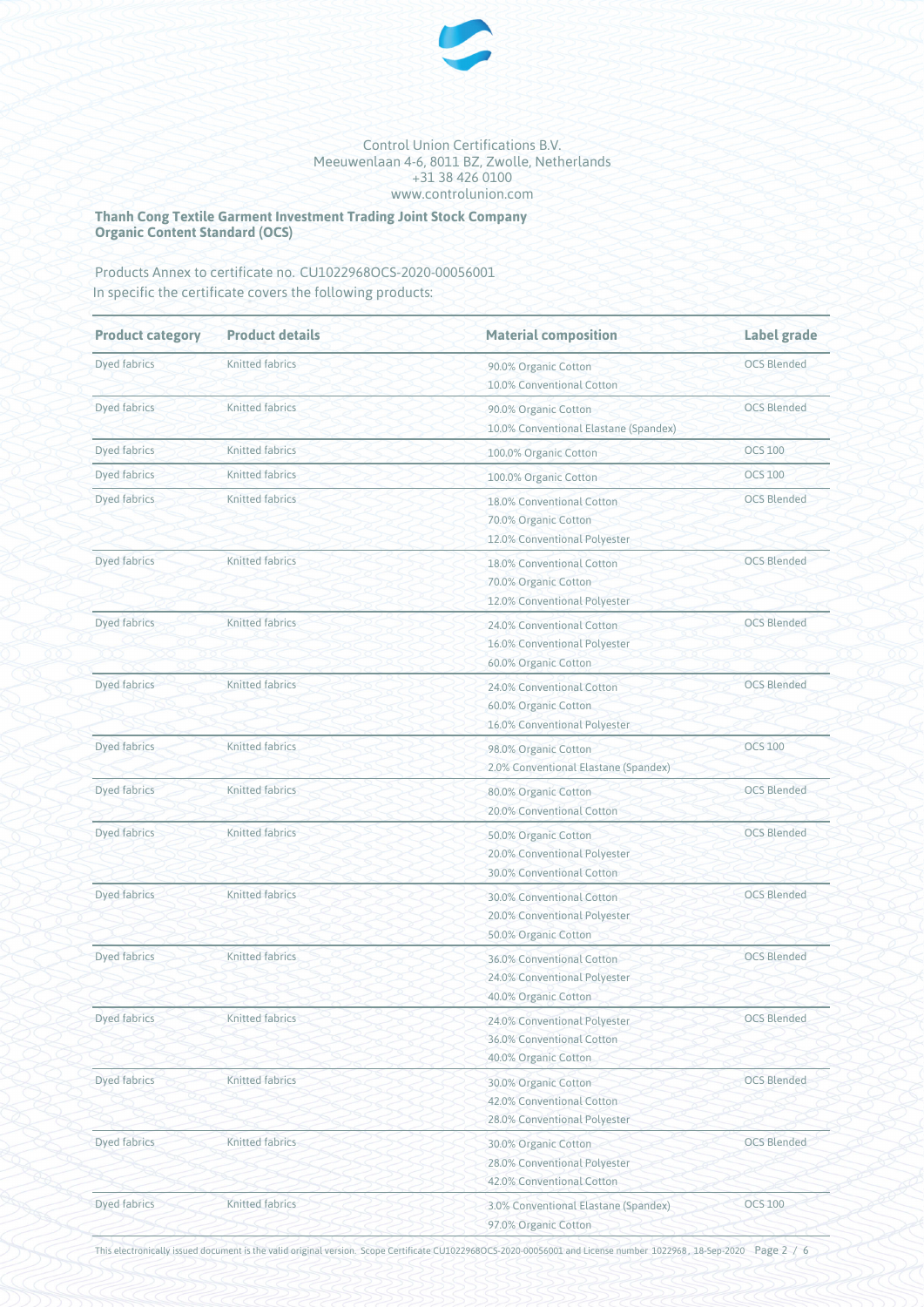

**Thanh Cong Textile Garment Investment Trading Joint Stock Company Organic Content Standard (OCS)**

| <b>Product category</b> | <b>Product details</b>    | <b>Material composition</b>                                                       | Label grade        |
|-------------------------|---------------------------|-----------------------------------------------------------------------------------|--------------------|
| Dyed fabrics            | <b>Knitted fabrics</b>    | 70.0% Organic Cotton<br>30.0% Conventional Cotton                                 | <b>OCS Blended</b> |
| Dyed fabrics            | <b>Knitted fabrics</b>    | 32.0% Conventional Polyester<br>20.0% Organic Cotton<br>48.0% Conventional Cotton | <b>OCS Blended</b> |
| Dyed fabrics            | <b>Knitted fabrics</b>    | 20.0% Organic Cotton<br>32.0% Conventional Polyester<br>48.0% Conventional Cotton | <b>OCS Blended</b> |
| Dyed fabrics            | <b>Knitted fabrics</b>    | 36.0% Conventional Polyester<br>54.0% Conventional Cotton<br>10.0% Organic Cotton | <b>OCS Blended</b> |
| Dyed fabrics            | <b>Knitted fabrics</b>    | 4.0% Conventional Elastane (Spandex)<br>96.0% Organic Cotton                      | <b>OCS 100</b>     |
| Dyed fabrics            | <b>Knitted fabrics</b>    | 90.0% Organic Cotton<br>4.0% Conventional Polyester<br>6.0% Conventional Cotton   | <b>OCS Blended</b> |
| <b>Dyed fabrics</b>     | Knitted fabrics           | 6.0% Conventional Cotton<br>4.0% Conventional Polyester<br>90.0% Organic Cotton   | <b>OCS Blended</b> |
| Dyed fabrics            | <b>Knitted fabrics</b>    | 60.0% Organic Cotton<br>40.0% Conventional Cotton                                 | <b>OCS Blended</b> |
| <b>Dyed fabrics</b>     | <b>Knitted fabrics</b>    | 5.0% Conventional Elastane (Spandex)<br>95.0% Organic Cotton                      | <b>OCS 100</b>     |
| Dyed fabrics            | Knitted fabrics           | 50.0% Conventional Cotton<br>50.0% Organic Cotton                                 | <b>OCS Blended</b> |
| Dyed fabrics            | <b>Knitted fabrics</b>    | 40.0% Organic Cotton<br>60.0% Conventional Cotton                                 | <b>OCS Blended</b> |
| Dyed fabrics            | Knitted fabrics           | 7.0% Conventional Elastane (Spandex)<br>93.0% Organic Cotton                      | <b>OCS Blended</b> |
| Dyed fabrics            | Knitted fabrics           | 70.0% Conventional Cotton<br>30.0% Organic Cotton                                 | <b>OCS Blended</b> |
| <b>Dyed fabrics</b>     | Knitted fabrics           | 12.0% Conventional Cotton<br>8.0% Conventional Polyester<br>80.0% Organic Cotton  | <b>OCS Blended</b> |
| Dyed fabrics            | Knitted fabrics           | 80.0% Organic Cotton<br>8.0% Conventional Polyester<br>12.0% Conventional Cotton  | <b>OCS Blended</b> |
| Dyed fabrics            | Knitted fabrics           | 20.0% Organic Cotton<br>80.0% Conventional Cotton                                 | <b>OCS Blended</b> |
| Dyed fabrics            | <b>Knitted fabrics</b>    | 90.0% Conventional Cotton<br>10.0% Organic Cotton                                 | <b>OCS Blended</b> |
| Men's apparel           | Overcoats, jackets, vests | 100.0% Organic Cotton                                                             | <b>OCS 100</b>     |

This electronically issued document is the valid original version. Scope Certificate CU1022968OCS-2020-00056001 and License number 1022968 , 18-Sep-2020 Page 3 / 6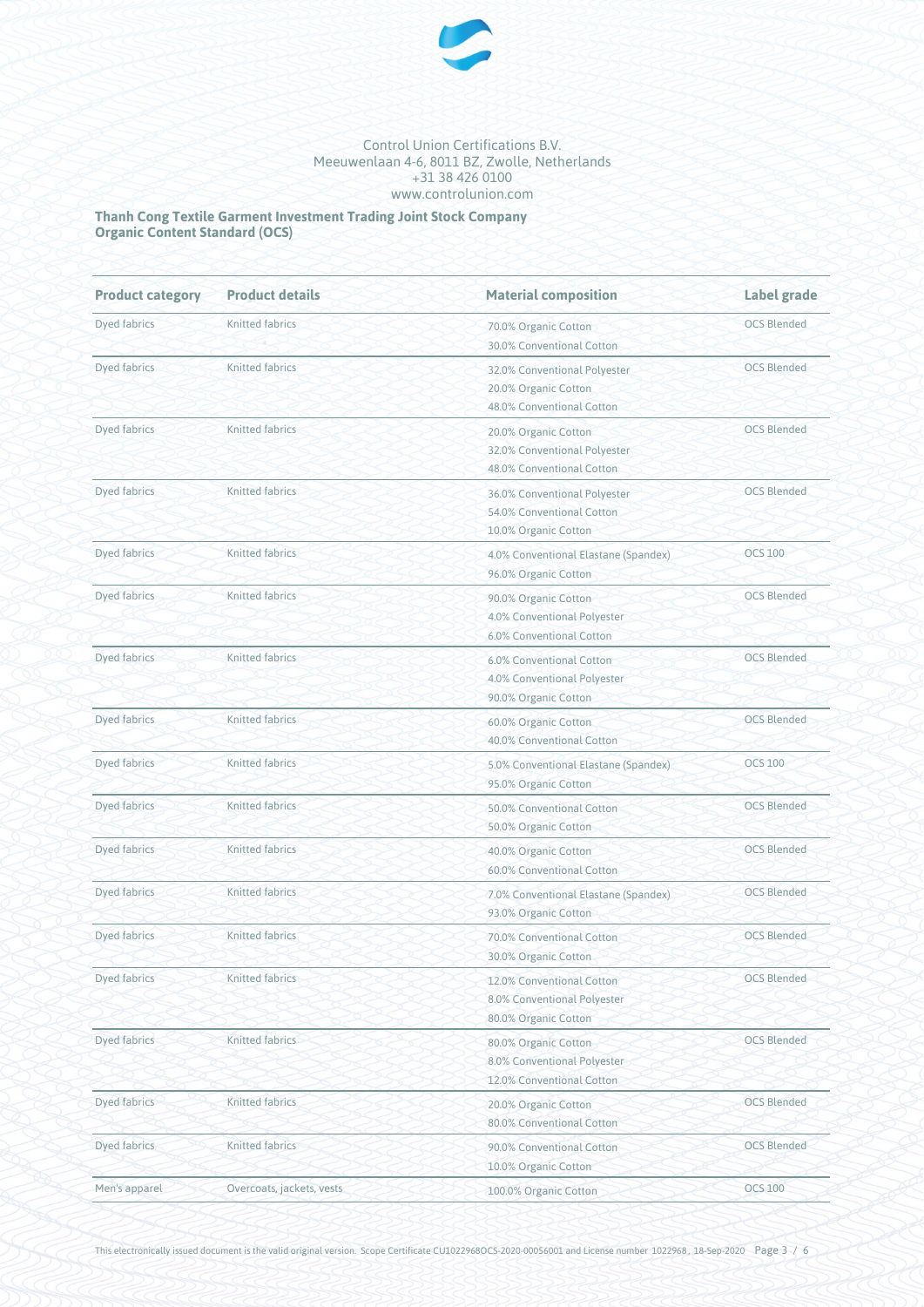

**Thanh Cong Textile Garment Investment Trading Joint Stock Company Organic Content Standard (OCS)**

| <b>Product category</b> | <b>Product details</b>         | <b>Material composition</b>                                                | Label grade        |  |
|-------------------------|--------------------------------|----------------------------------------------------------------------------|--------------------|--|
| Men's apparel           | Overcoats, jackets, vests      | 90.0% Organic Cotton<br>10.0% Conventional Polyester                       | <b>OCS Blended</b> |  |
| Men's apparel           | Pants, trousers                | 100.0% Organic Cotton                                                      | <b>OCS 100</b>     |  |
| Men's apparel           | Pants, trousers                | 67.0% Conventional Polyester<br>33.0% Organic Cotton                       | <b>OCS Blended</b> |  |
| Men's apparel           | Pants, trousers                | 10.0% Conventional Polyester<br>90.0% Organic Cotton                       | <b>OCS Blended</b> |  |
| Men's apparel           | Shirts, blouses                | 100.0% Organic Cotton                                                      | <b>OCS 100</b>     |  |
| Men's apparel           | Shirts, blouses                | 35.0% Organic Cotton<br>65.0% Conventional Polyester                       | <b>OCS Blended</b> |  |
| Men's apparel           | Shirts, blouses                | 90.0% Organic Cotton<br>10.0% Conventional Polyester                       | <b>OCS Blended</b> |  |
| Men's apparel           | Sweaters, pullovers, cardigans | 100.0% Organic Cotton                                                      | <b>OCS 100</b>     |  |
| Men's apparel           | Sweaters, pullovers, cardigans | 33.0% Organic Cotton<br>67.0% Conventional Polyester                       | <b>OCS Blended</b> |  |
| Men's apparel           | Sweaters, pullovers, cardigans | 90.0% Organic Cotton<br>10.0% Conventional Polyester                       | <b>OCS Blended</b> |  |
| Men's apparel           | T-shirts, singlets             | 100.0% Organic Cotton                                                      | <b>OCS 100</b>     |  |
| Men's apparel           | T-shirts, singlets             | 10.0% Conventional Polyester<br>90.0% Organic Cotton                       | <b>OCS Blended</b> |  |
| Women's apparel         | Overcoats, jackets, vests      | 100.0% Organic Cotton                                                      | <b>OCS 100</b>     |  |
| Women's apparel         | Overcoats, jackets, vests      | <b>OCS Blended</b><br>90.0% Organic Cotton<br>10.0% Conventional Polyester |                    |  |
| Women's apparel         | Pants, trousers                | 100.0% Organic Cotton                                                      | <b>OCS 100</b>     |  |
| Women's apparel         | Pants, trousers                | 33.0% Organic Cotton<br>67.0% Conventional Polyester                       | <b>OCS Blended</b> |  |
| Women's apparel         | Sweaters, pullovers, cardigans | 100.0% Organic Cotton                                                      | <b>OCS 100</b>     |  |
| Women's apparel         | Sweaters, pullovers, cardigans | 67.0% Conventional Polyester<br>33.0% Organic Cotton                       | <b>OCS Blended</b> |  |
| Women's apparel         | Sweaters, pullovers, cardigans | 90.0% Organic Cotton<br>10.0% Conventional Polyester                       | <b>OCS Blended</b> |  |
| Women's apparel         | T-shirts, singlets             | 100.0% Organic Cotton                                                      | <b>OCS 100</b>     |  |
| Women's apparel         | T-shirts, singlets             | 90.0% Organic Cotton<br>10.0% Conventional Polyester                       | <b>OCS Blended</b> |  |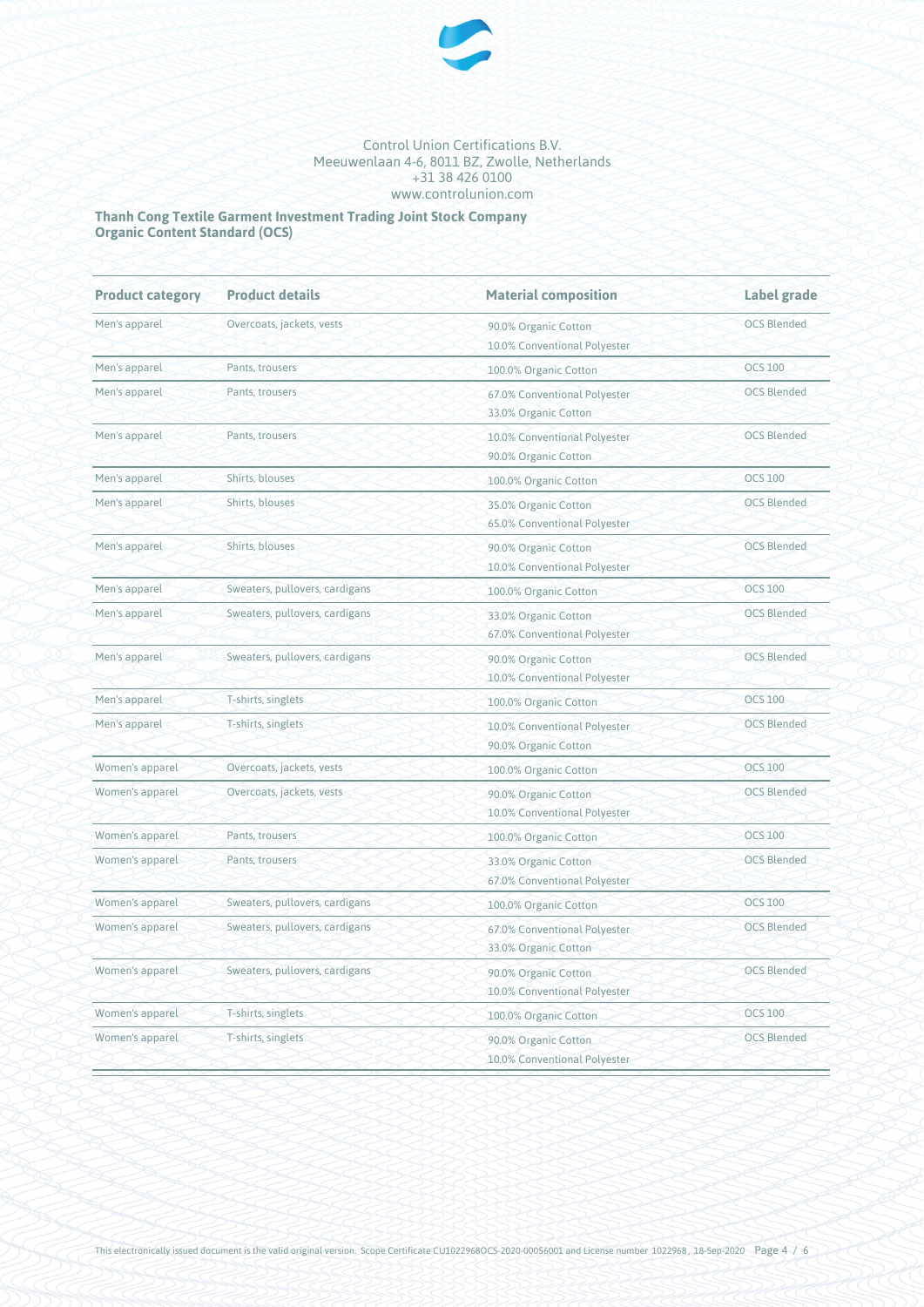

**Thanh Cong Textile Garment Investment Trading Joint Stock Company Organic Content Standard (OCS)**

Products made with Recycled fibers are also certified to the Global Recycled Standard or Recycled Claim Standard.

Place and date of issue:





2020-09-18, Zwolle

Name of authorised person:

On behalf of the Managing Director Afrinta Puspandari | Certifier